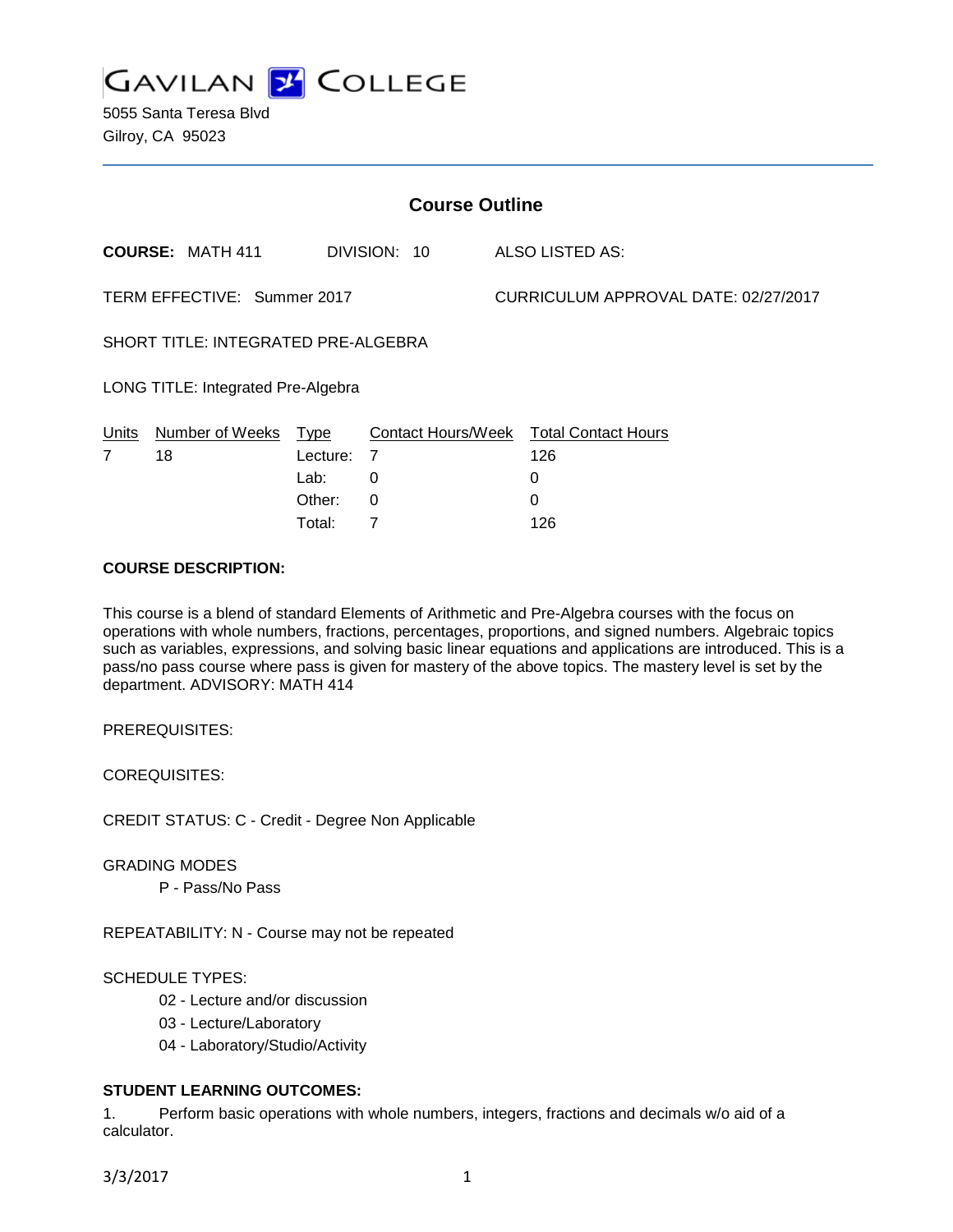Measure: Exams, Homework , labwork PLO<sup>.</sup> ILO: 2,7 GE-LO: B3

2. Implement the critical thinking strategies to solve the real life problems and analyze/evaluate the solution with respect to the context of the problem.

Measure: Exams, quizzes, group work. and homework.

PLO: ILO: 2,7 GE-LO: B3

3. Determine and implement an appropriate method of solution for real life problems Measure: Exams, quizzes, group work. and homework. PLO: ILO: 2,4, 7 GE-LO: B3

4. Simplify algebraic expressions and solve linear equations involving integers, fractions, and decimals.

Measure: Exams, quizzes, lab work. and homework. PLO: ILO: 2, 4, 7 GE-LO: B3

5. Set up and solve applied problems involving proportion, ratio, and percents. Measure: Exams, quizzes, group work. and homework. PLO: ILO: 2,4,7

GE-LO: B3

6. Identify and analyze basic geometric shapes and be able to compute their perimeters, areas, and volumes.

Measure: Exams, quizzes, group work. and homework.

PLO:

ILO: 2,7 GE-LO: B3

# **CONTENT, STUDENT PERFORMANCE OBJECTIVES, OUT-OF-CLASS ASSIGNMENTS**

Curriculum Approval Date: 02/27/2017 6 Hours Content: Basic operation with whole numbers Student Performance Objectives (SPO): Students will be able to add, subtract, divide, and multiply whole numbers Out-of-Class Assignments: Homework assignment: practice handouts for practicing the operations with whole numbers. 6 Hours Content: Operations with real numbers

3/3/2017 2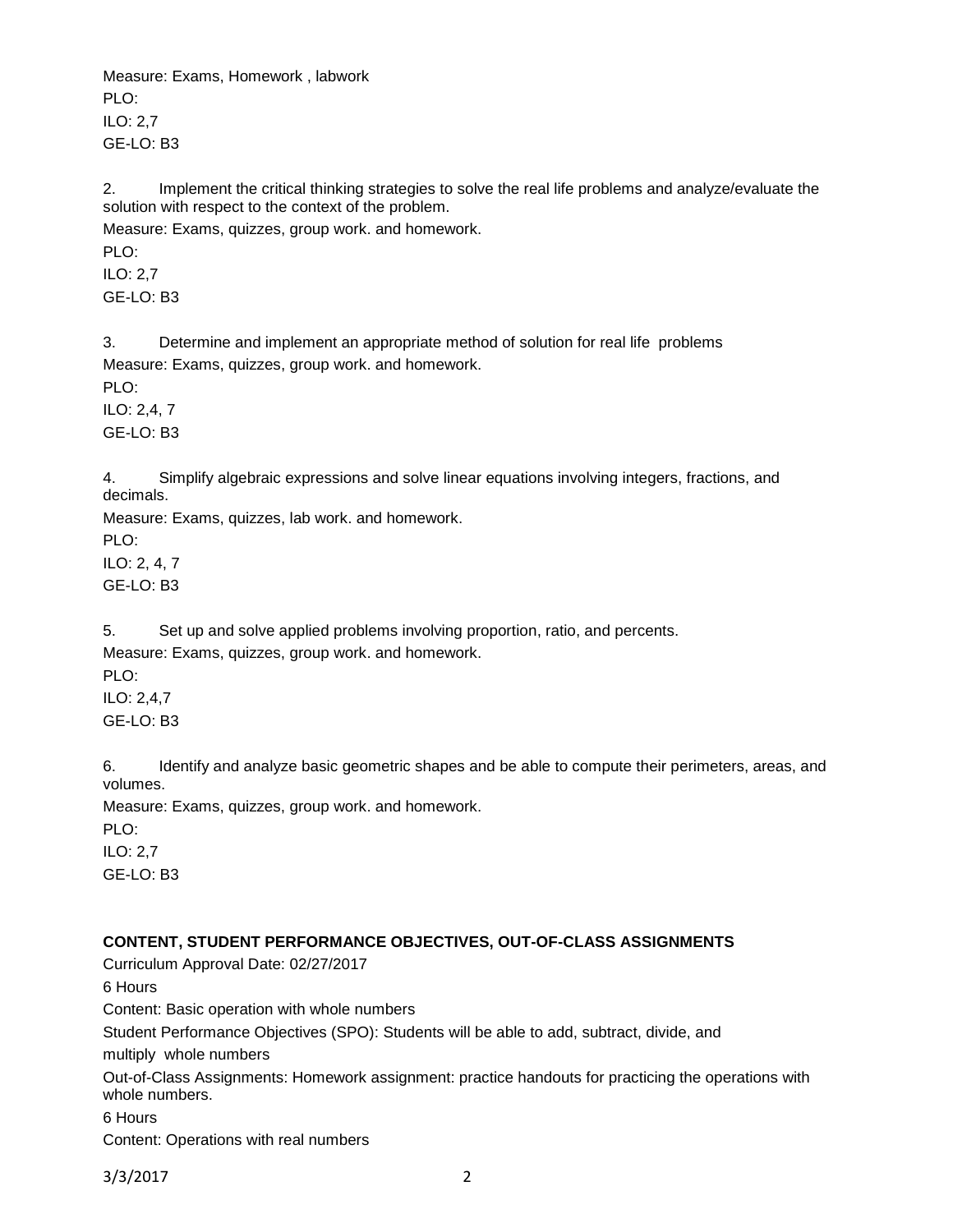/integers..

Student Performance Objectives (SPO): Students will be able apply all the operations to both positive and negative numbers

Out-of-Class Assignments: Homework assignment: extensive practice

with signed numbers.

10 Hours

Content: Order of operations and application problems

Student Performance Objectives (SPO): Students will be able to evaluate a numerical expression involving integers

and solve application problems without a calculator.

Out-of-Class Assignments: Homework assignment: extensive practice in evaluating expression involving multiple operations.

11 Hours

Content:

Introduce concept of variable. Simplifying algebraic expressions. Solving basic linear equations. Test #1 - Operations with real numbers and expressions/equations

Student Performance Objectives (SPO):

Students will be able to translate English statements into symbolic math expressions, simplify algebraic expressions, and solve basic linear equations w/o calculator. Students will be able solve basic

application problems using linear equations.

Out-of-Class Assignments: Classwork handout: translation from English into math symbols and vice versa + application problems. Homework Assignment:

Simplifying algebraic expressions and solving equations.

6 Hours

Content: Developing problem-solving strategies. Introducing application problems, investment problems, and application to geometry.

Student Performance Objectives (SPO):

Students will be able to identify key terms in word problems and key concepts in terms of input and output. Students will be able to solve basic investment and number problems, plus applications to geometry.

Out-of-Class Assignments: Classwork handout: classic word problems.

7 Hours

Content: Introduction to fractions. Simplifying fractions. Basic Principle of Fractions, improper fractions and mixed numbers.

Multiplying and Dividing Fractions.

Student Performance Objectives (SPO): Students will be able to simplify fractions, convert between mixed numbers and improper fractions. Students will multiply and

divide fractions.

Out-of-Class Assignments: Homework assignment: Simplifying, dividing and multiplying fractions. Classwork Handout: intense practice with conversion of improper fractions to mixed

numbers and vice versa + rules for divisibility of numbers.

10 Hours

Content: Lowest Common Denominators. Adding/subtracting fractions and mixed numbers. Order of operations

Student Performance

Objectives (SPO): Students will be able to find LCD. add and subtract fractions + apply the order of operations to the problems with multiple operations

Out-of-Class Assignments: Homework assignment:

adding/subtracting fractions and order of operations. Classwork Handout: intense practice in establishing LCD

3 Hours

Content: Applying the rules for positive and negative numbers to fractions.

3/3/2017 3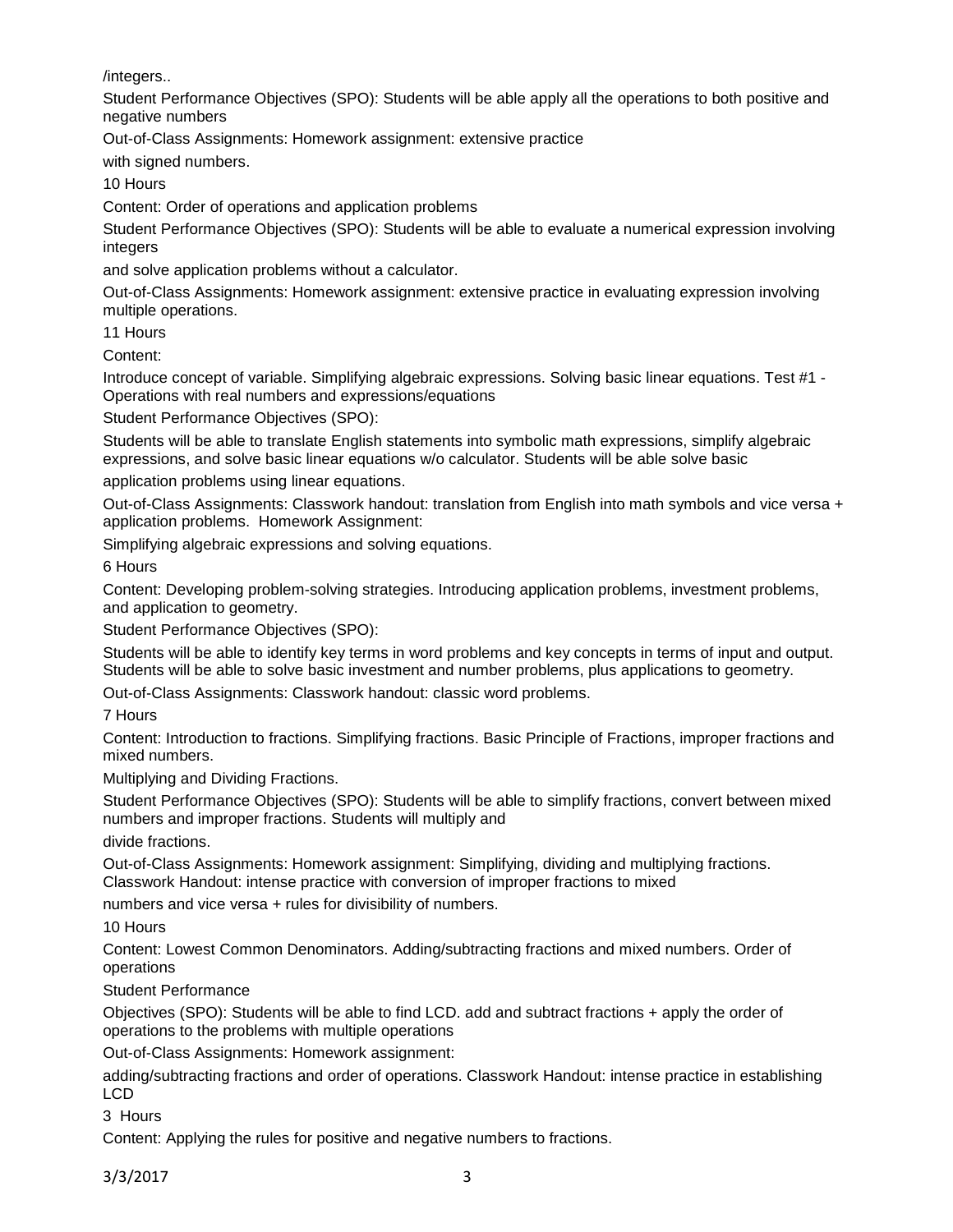Student Performance Objectives (SPO): Students will be able to add/subtract, multiply/divide positive and negative fractions and mixed numbers.

Out-of-Class Assignments: Classwork assignment: fraction group project. Homework assignment: Review of operations with Fractions worksheet.

3 Hours

Content: Solving basic word problems involving fractions.

Student Performance Objectives (SPO): Students will be able to solve real-life problems involving fractions.

Out-of-Class Assignments: Classwork handout: word problems using fractions in real-life applications. 10 Hours

Content: Simplifying complex fractions, simplifying algebraic expressions involving fractions, and solving basic linear equations containing fractions. Test #2- Fractions

Student Performance Objectives (SPO): Students will be able to simplify complex fractions and algebraic expressions with fractions and solve the equations and application problems involving fractions.

Out-of-Class Assignments: Homework assignment: complex fractions and equations involving fractions. 11

**Hours** 

Content: Basic operations with decimals. Order of operations. Conversion between decimals and fractions. Equations with decimals. Test #3 - Decimals.

Student Performance Objectives (SPO):

Students will be able to add, subtract, divide, and multiply operations with decimals and convert between decimals and fractions + evaluate the expressions involving decimals and solve basic decimal equations.

Out-of-Class Assignments: Classwork group handout: operations with positive and negative decimals. Homework assignment: order of operations, algebraic expressions and equations involving

decimals+ application problems.

7 Hours

Content: Ratios, Rates, Unit Rates, and Proportions. Application Problems with proportions.

Student Performance Objectives (SPO): Students will be able to

simplify a ratio, compute a rate, determine a proportionality and solve an application problem

Out-of-Class Assignments: Homework Assignment: Finding the Unit rate and solving proportions. 9 Hours

Content: Percentage. Relation between Fraction and Percent and Decimal and Percent. Solving basic percent Problems. Test #4 - Unit Rates + Proportions + Percentage

Student Performance Objectives

(SPO): Students will be able to convert percentage into decimal or fraction/ vice versa and solve applications problems such as sales tax, mark up and discounts.

Out-of-Class Assignments: Percentage-

Decimals-Fractions Group Project . Homework assignment: intense practice in conversion % - decimal fraction + solving application problems

6 Hours

Content: Solving real-life percent problems using proportion.

Student Performance Objectives

(SPO): Students will be able to solve percent increase/decrease problems plus commission/sales rates problems.

Out-of-Class Assignments: Homework assignment on verbal problems using examples from business and consumer applications.

7 Hours

Content: Basic concepts from geometry - angles,

triangles. [perimeters and applications to geometry.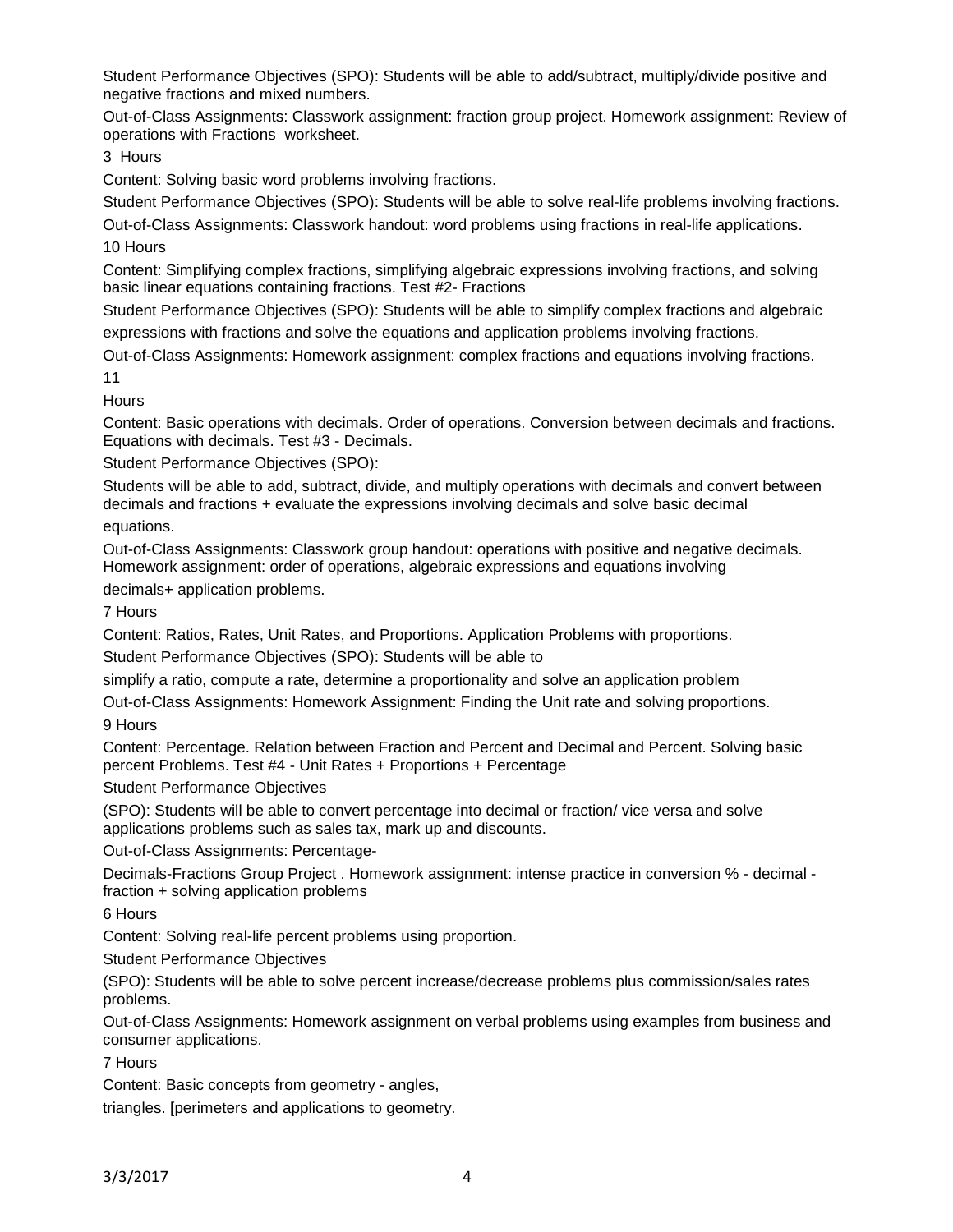Student Performance Objectives (SPO): Students will be able to identify parallel lines, right angles, obtuse/acute angles and evaluate the

perimeters of basic shapes.

Out-of-Class Assignments: Classwork assignment: drawing angles and recognizing standard geometric shapes. Homework Assignment: solving application problems with

perimeters.

3 Hours

Content: Linear measurement. Measurement of volume and area.

Student Performance Objectives (SPO): Students will be able to convert between English and metric measurement system

and to compute an area and volume of basic geometric objects.

Out-of-Class Assignments: Assigned reading and problems for computing perimeters, areas and volumes. 6 Hours

Content: Review for the Final Exam Chapters 1-6.

Student Performance Objectives (SPO): Students will review chapter contents and prepare for the final exam

Out-of-Class Assignments: Handouts for all the topics above.

3 Hours

Content: Review for the Final Exam: word problems, investment, application to geometry, and percent problems.

Student Performance Objectives (SPO): Students will review word problems in preparation for the final exam

Out-of-Class Assignments: Handouts on word problems.

2 Hours

### **METHODS OF INSTRUCTION:**

Lectures, group work

## **METHODS OF EVALUATION:**

CATEGORY 1 - The types of writing assignments required: Percent range of total grade: 0 % to %

CATEGORY 2 - The problem-solving assignments required: Percent range of total grade: 90 % to 100 % Homework Problems **Quizzes** Exams

CATEGORY 3 - The types of skill demonstrations required: Percent range of total grade: 0 % to %

CATEGORY 4 - The types of objective examinations used in the course: Percent range of total grade: 0 % to 10 % Multiple Choice True/False Matching Items Completion